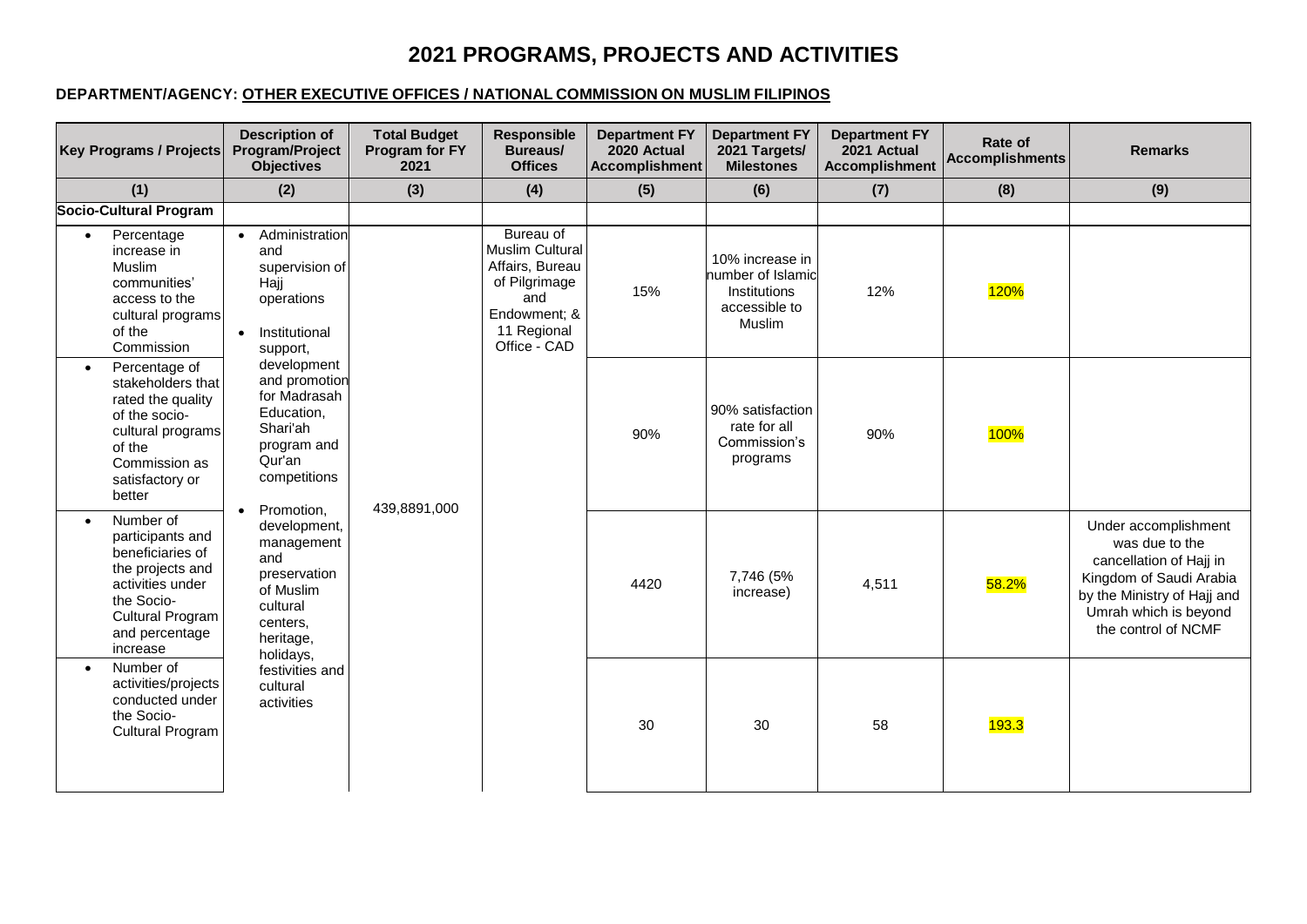| <b>Key Programs / Projects</b>                                                                                                                               | <b>Description of</b><br>Program/Project<br><b>Objectives</b>                                        | <b>Total Budget</b><br>Program for FY<br>2021 | <b>Responsible</b><br><b>Bureaus/</b><br><b>Offices</b>                     | <b>Department FY</b><br>2020 Actual<br><b>Accomplishment</b> | <b>Department FY</b><br>2021 Targets/<br><b>Milestones</b> | <b>Department FY</b><br>2021 Actual<br><b>Accomplishment</b> | Rate of<br><b>Accomplishments</b> | <b>Remarks</b>                                                                                                                                                                                                                  |
|--------------------------------------------------------------------------------------------------------------------------------------------------------------|------------------------------------------------------------------------------------------------------|-----------------------------------------------|-----------------------------------------------------------------------------|--------------------------------------------------------------|------------------------------------------------------------|--------------------------------------------------------------|-----------------------------------|---------------------------------------------------------------------------------------------------------------------------------------------------------------------------------------------------------------------------------|
| (1)                                                                                                                                                          | (2)                                                                                                  | (3)                                           | (4)                                                                         | (5)                                                          | (6)                                                        | (7)                                                          | (8)                               | (9)                                                                                                                                                                                                                             |
| Percentage of<br>Muslim Filipino<br>beneficiaries who<br>rated the socio-<br>cultural programs<br>as satisfactory or<br>better                               |                                                                                                      |                                               |                                                                             | 90%                                                          | 90%                                                        | 90%                                                          | <b>100%</b>                       |                                                                                                                                                                                                                                 |
| Socio-Economic<br>Program                                                                                                                                    |                                                                                                      |                                               |                                                                             |                                                              |                                                            |                                                              |                                   |                                                                                                                                                                                                                                 |
| Increased<br>number of<br>workers or<br>employment<br>generated in<br>Halal industries                                                                       | Promotion,<br>$\bullet$<br>development<br>and<br>management<br>of Endowmen<br>services               |                                               | Bureau of<br>Economic<br>Affairs; & 11<br>Regional<br>Offices - SEDD        | 5%                                                           | 5%                                                         | 5%                                                           | 100%                              |                                                                                                                                                                                                                                 |
| Percentage<br>$\bullet$<br>increase in<br>Muslim Filipinos<br>assisted with<br>enhanced<br>economic<br>opportunities                                         | Promotion and<br>$\bullet$<br>development<br>of Muslim<br>Micro and<br>Small<br>Enterprise<br>(MSEs) |                                               | Bureau of<br>Economic<br>Affairs; & 11<br>Regional<br>Offices - SEDD        | 10%                                                          | 10%                                                        | 10%                                                          | 100%                              |                                                                                                                                                                                                                                 |
| Percentage<br>increase in<br>Muslim<br>communities<br>access to the<br>economic and<br>social services<br>programs of the<br>Commission                      | Promotion and<br>$\bullet$<br>development<br>of Halal                                                | 16,005,000                                    | <b>Bureau of</b><br>Economic<br>Affairs; & 11<br>Regional<br>Offices - SEDD | 10%                                                          | 10%                                                        | 10%                                                          | 100%                              |                                                                                                                                                                                                                                 |
| Number of<br>participants and<br>beneficiaries of<br>the projects and<br>activities under<br>the Socio-<br>Economic<br>Program and<br>percentage<br>increase |                                                                                                      |                                               | Bureau of<br>Economic<br>Affairs; & 11<br>Regional<br>Offices - SEDD        | 410                                                          | 52                                                         | 1907                                                         | 3667.30%                          | All 11 regional offices and<br>its Field Offices conduct<br>massive inter-agency and<br>civil society partnerships<br>in providing relief<br>operations to Muslim<br>communities affected by<br>covid-19 pandemic<br>nationwide |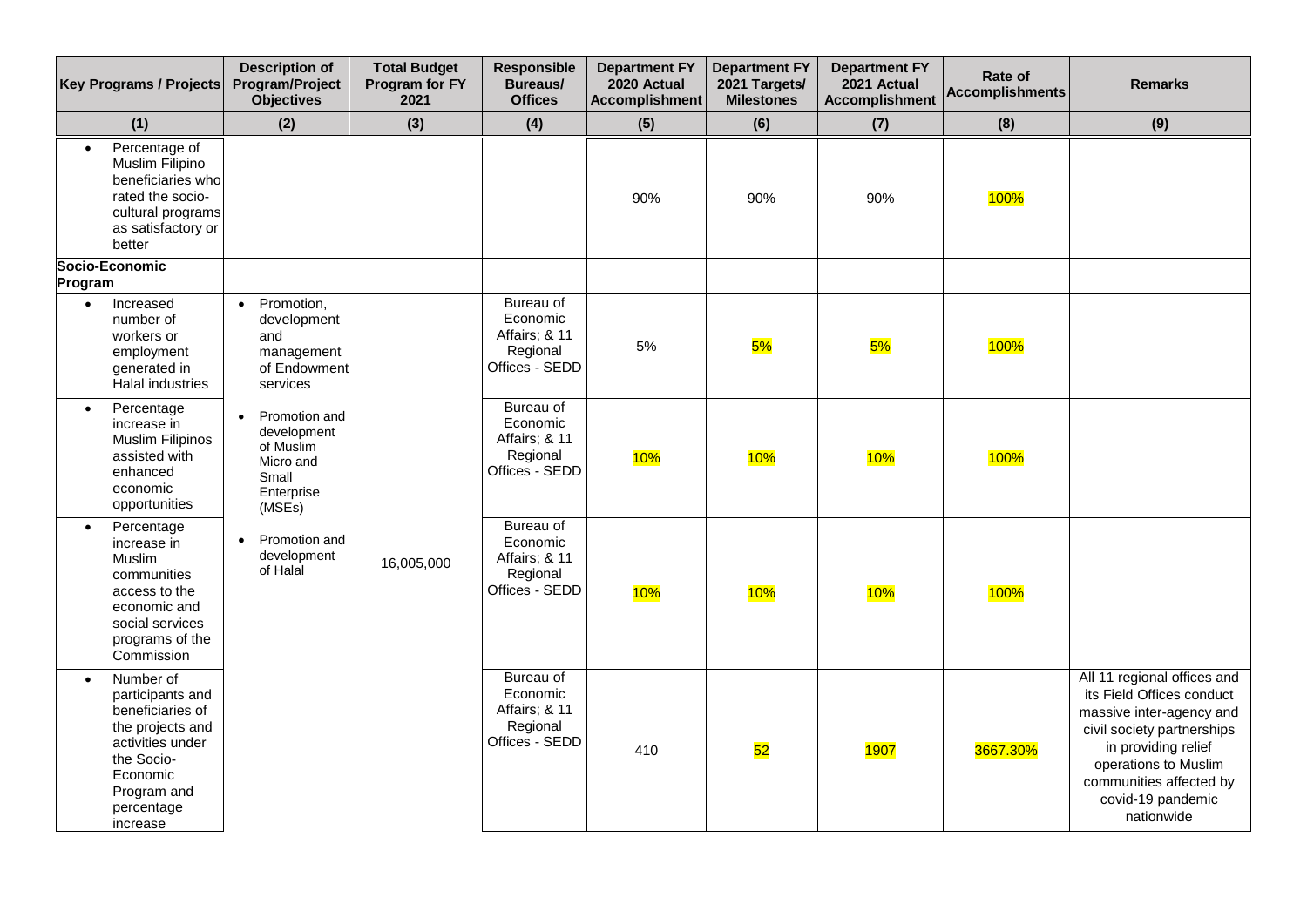|           | Key Programs / Projects                                                                                                                                                                                                                                                    | <b>Description of</b><br>Program/Project<br><b>Objectives</b>                                                                                                | <b>Total Budget</b><br>Program for FY<br>2021 | Responsible<br><b>Bureaus/</b><br><b>Offices</b>                                                                                                                                          | <b>Department FY</b><br>2020 Actual<br><b>Accomplishment</b> | <b>Department FY</b><br>2021 Targets/<br><b>Milestones</b> | <b>Department FY</b><br>2021 Actual<br><b>Accomplishment</b> | Rate of<br><b>Accomplishments</b> | <b>Remarks</b>                                                                                                                   |
|-----------|----------------------------------------------------------------------------------------------------------------------------------------------------------------------------------------------------------------------------------------------------------------------------|--------------------------------------------------------------------------------------------------------------------------------------------------------------|-----------------------------------------------|-------------------------------------------------------------------------------------------------------------------------------------------------------------------------------------------|--------------------------------------------------------------|------------------------------------------------------------|--------------------------------------------------------------|-----------------------------------|----------------------------------------------------------------------------------------------------------------------------------|
|           | (1)                                                                                                                                                                                                                                                                        | (2)                                                                                                                                                          | (3)                                           | (4)                                                                                                                                                                                       | (5)                                                          | (6)                                                        | (7)                                                          | (8)                               | (9)                                                                                                                              |
|           | Number of inter-<br>agency and<br>stakeholders'<br>activities on Halal<br>conducted                                                                                                                                                                                        |                                                                                                                                                              |                                               | Bureau of<br>Economic<br>Affairs; & 11<br>Regional<br>Offices - SEDD                                                                                                                      | 17                                                           | 31                                                         | 33                                                           | 106.45%                           |                                                                                                                                  |
| $\bullet$ | Percentage of<br>Muslim Filipino<br>beneficiaries who<br>rated the socio-<br>economic                                                                                                                                                                                      |                                                                                                                                                              |                                               | Bureau of<br>Economic<br>Affairs; & 11<br>Regional<br>Offices - SEDD                                                                                                                      | 90%                                                          | 90%                                                        | 90%                                                          | <b>100%</b>                       |                                                                                                                                  |
|           | <b>Social Protection</b>                                                                                                                                                                                                                                                   |                                                                                                                                                              |                                               |                                                                                                                                                                                           |                                                              |                                                            |                                                              |                                   |                                                                                                                                  |
| $\bullet$ | Quality of legal<br>assistance, relief<br>operations and<br>settlement<br>service, peace<br>initiatives and<br>conflict resolution<br>assistance/servic<br>es, and support<br>to education and<br>advocacy for<br>Muslim<br>Communities<br>rated satisfactory<br>or better | Legal and<br>paralegal<br>services to<br>Muslim<br>Filipino<br>communities<br>Support and<br>assistance to<br>Muslim<br>education and<br>advocacy<br>program |                                               | Bureau of<br>External<br>Relations;<br>Bureau of<br>Muslim<br>Settlements:<br>Bureau of Legal<br>Affairs; Bureau<br>of Peace and<br>Conflict<br>Resolution<br>& 11<br>Regional<br>Offices | 90%                                                          | 90%                                                        | 90%                                                          | 100%                              |                                                                                                                                  |
| $\bullet$ | Percentage<br>increase of<br>stakeholders with<br>enhanced access<br>to the<br>abovementioned<br>services and<br>programs                                                                                                                                                  | Assistance to<br>Muslim<br>settlement,<br>ancestral<br>Peace<br>$\bullet$<br>initiatives and                                                                 | 29,428,000                                    |                                                                                                                                                                                           | <b>18%</b>                                                   | 5%                                                         | 5%                                                           | <b>100%</b>                       |                                                                                                                                  |
|           | Number of peace<br>advocacies/camp<br>aigns, legal<br>assistance, relief<br>operations and<br>settlement<br>service, and<br>support to<br>education and<br>advocacy for<br>Muslims.                                                                                        | conflict<br>resolution                                                                                                                                       |                                               |                                                                                                                                                                                           | 350                                                          | 15                                                         | 141                                                          | 940%                              | Strengthened its<br>partnerships with the<br>DILG, security sector and<br>local government units in<br>peace building activities |